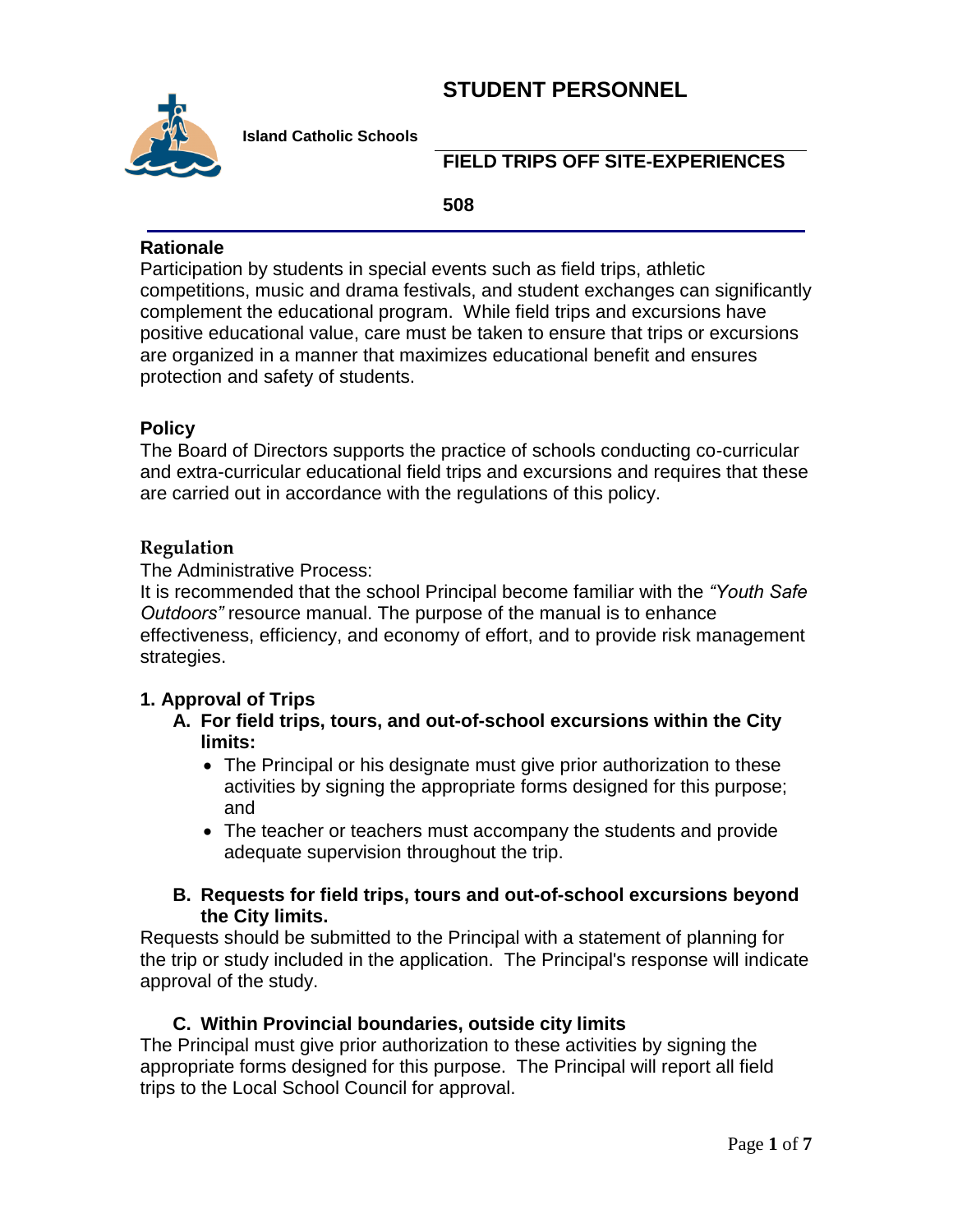

 **Island Catholic Schools**

## **FIELD TRIPS OFF SITE-EXPERIENCES**

#### **508**

### **D. Outside of Provincial boundaries**

The Principal will present the request to the Local School Council for approval. This request must be approved by the Local School Council prior to finalizing arrangements with respect to travel, fund-raising, financial commitments, etc.; The request must include contingency plans for emergencies, actions and medical emergencies.

A copy of the approval must be sent to the Superintendent or designate prior to departure.

### **E. Out of Country**

The Principal will present the request to the Local School Council for initial approval. Once approved the request will be forwarded to the Board of Directors for final approval.

The request must be approved by the Local School Council prior to finalizing arrangements with respect to travel, fund-raising, financial commitments, etc. The request must include contingency plans for all emergencies, including those caused by political unrest, medical emergencies, and disciplinary action.

All necessary documentation (passports, visas, etc.) must be applied for as soon as approval is given. Each member of the party must have adequate medical coverage for the country/countries to be visited.

Parents are to be encouraged to carry cancellation insurance.

Student trips should not be planned to countries or regions of countries where there is a possibility of an outbreak of violence.

#### **2. Expectations Regarding Accessibility**

The following guidelines apply to the accessibility of students for off-site experiences:

- The demands of the activity are within the capacity of the students. (eg. Fitness, skills)
- Participation is voluntary.
- Diversity is valued, providing equal opportunity for all students.
- The cost per student is manageable and no student is excluded due to cost, if the fieldtrip is a whole class fieldtrip.
- Non-participants are provided meaningful alternative activities.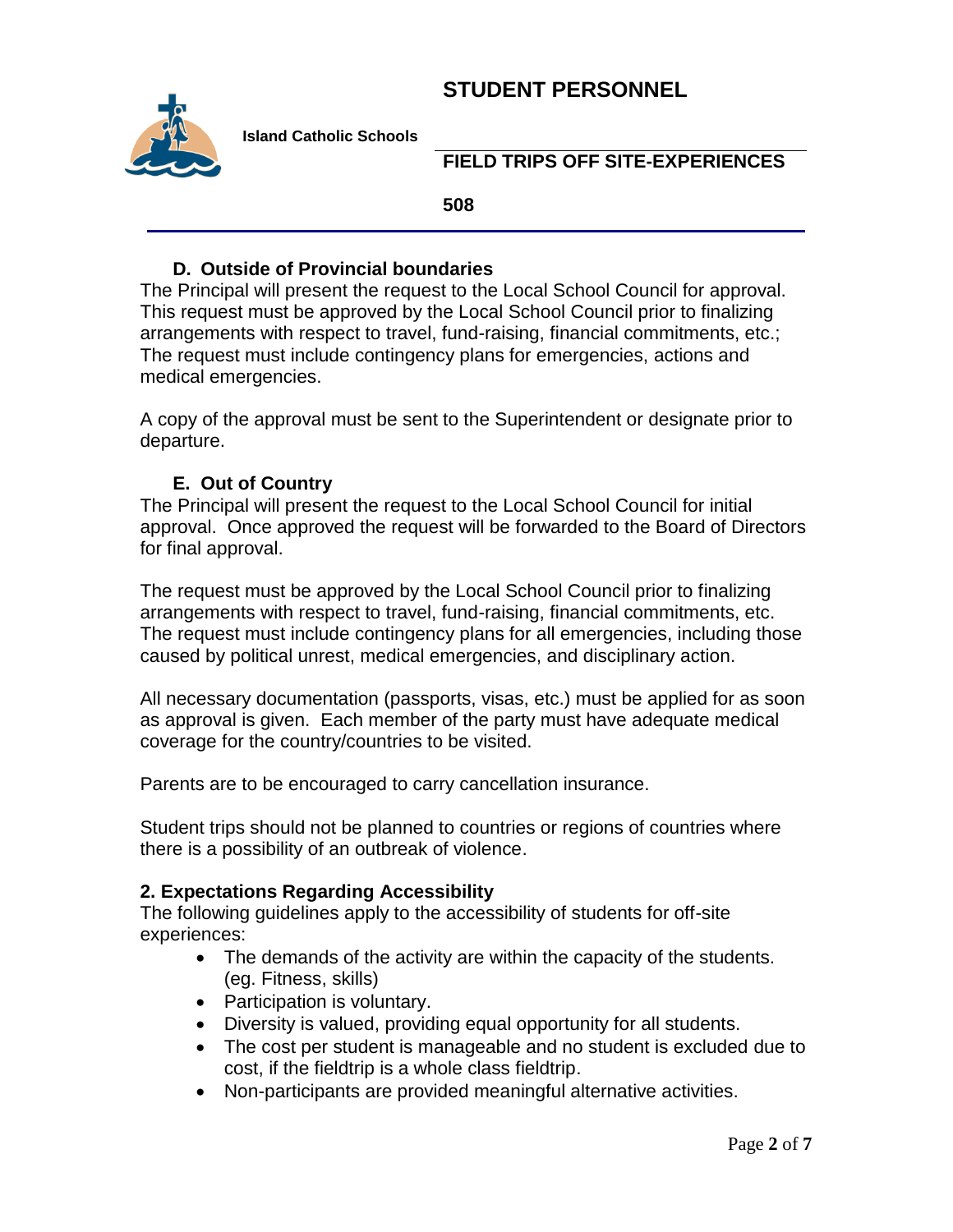

 **Island Catholic Schools**

### **FIELD TRIPS OFF SITE-EXPERIENCES**

#### **508**

### **3. Trip Planning**

A completed off-site proposal experience form is required and should provide:

- Educational/social/recreational goals and objectives
- Relationship to the B.C. Curriculum
- A description of how the trip is appropriate for students of the proposed age/grade and level of preparation.

### **4. Trip Plan**

Sufficient direction and guidance must be provided for all trips to ensure each trip is well planned with safety in mind.

For organized low-risk field trips, the following procedures apply:

 A completed *Off-Site Experience Proposal -Form A* should be completed and forwarded to the school principal for approval two weeks prior to the proposed trip.

For organized high-risk field trips the following procedures apply:

- A completed *Off-Site Experience Proposal -Form B* should be completed and forwarded to the school Principal for approval two weeks prior to the proposed trip.
- The teacher/leader is required to complete a *Detailed Trip Plan -Form C* for all high-risk field trips.
- A Principal may require a teacher/leader who has requested to take students on a high-risk activity to complete a *Teacher/Leader Readiness -Form D* to assess the teacher/leaders capability to instruct or lead a given activity.
- A Principal may require a teacher/leader who has requested to take students on a high-risk outdoor leadership activity to complete an *Itinerary Card –Form E* to help establish the appropriateness of an outdoor leadership activity.

Prior to leaving on an out of country trip:

• The Government of Canada Travel Advisory is to be checked daily heading into the trip (On the Travel *Advisory "exercise normal security precautions"* means no significant security concerns.*)* If a high alert is noted before the trip, the Principal will contact Superintendent and that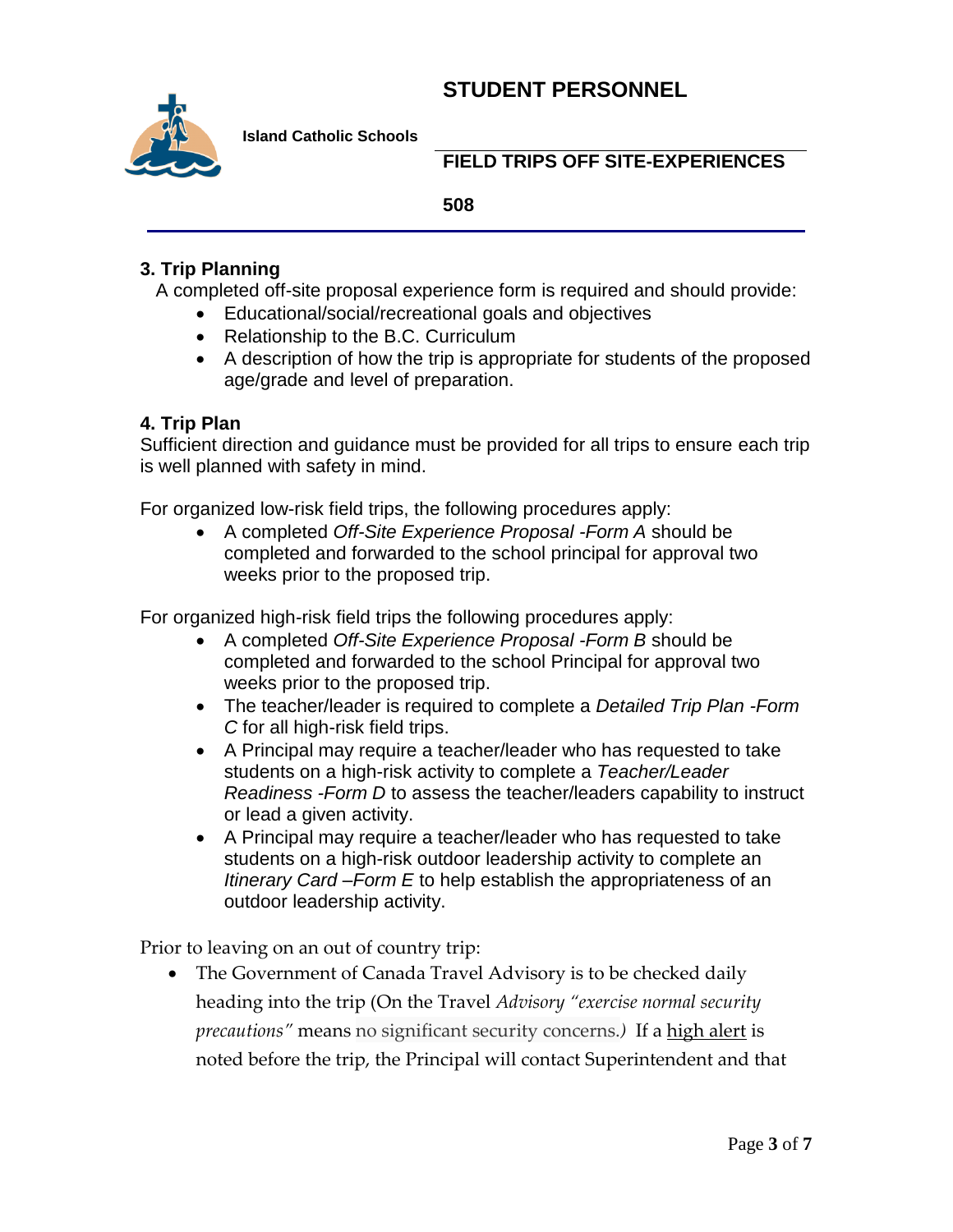

 **Island Catholic Schools**

## **FIELD TRIPS OFF SITE-EXPERIENCES**

#### **508**

person will contact Board for an emergency meeting to determine if the trip proceeds.

- The Principal must ensure that the students and staff are registered with the Government of Canada Registration of Canadians Abroad. (Group registration with Registration of Canadians Abroad is a free service offered by Foreign Affairs, Trade and Development Canada that keeps travellers connected to Canada in case of an emergency abroad, such as an earthquake or civil unrest, or an emergency at home.)
- Supervising teacher and Principal must have a copy of the embassies and consulates location and contact information in the country that they are travelling to.
- Trip sponsor must carry a cell phone with an international package. Principal and Superintendent to know the number; all participating students and supervisors to know number.
- Students are to be told that they are required to carry their passports at all times.

### **5. Parent/Guardian Consent and Acknowledgement of Risk forms**

- Teachers planning an off-site trip are required to provide parents/guardians sufficient information about the trip to make an informed decision about its appropriateness and safety for their child.
- Teachers/Leaders should use the *Off-Site Activity Consent and Acknowledgement of Risk- Form F* for local low-risk activities.
- Teachers/Leaders should use the *Off-Site Activity Consent and Acknowledgement of Risk- Form G* for high-risk activities.

## **6. Supervision**

### **A. Head Teacher**

- When more than one class is on an excursion one teacher will be designated "Head Teacher".
- The Head Teacher must carry a mobile phone and demographic/emergency contact information on each student.
- The Head Teacher must be aware of students with medical and/or legal alerts. The Teacher is to ensure that students with medical conditions bring their required medicines and are supported in the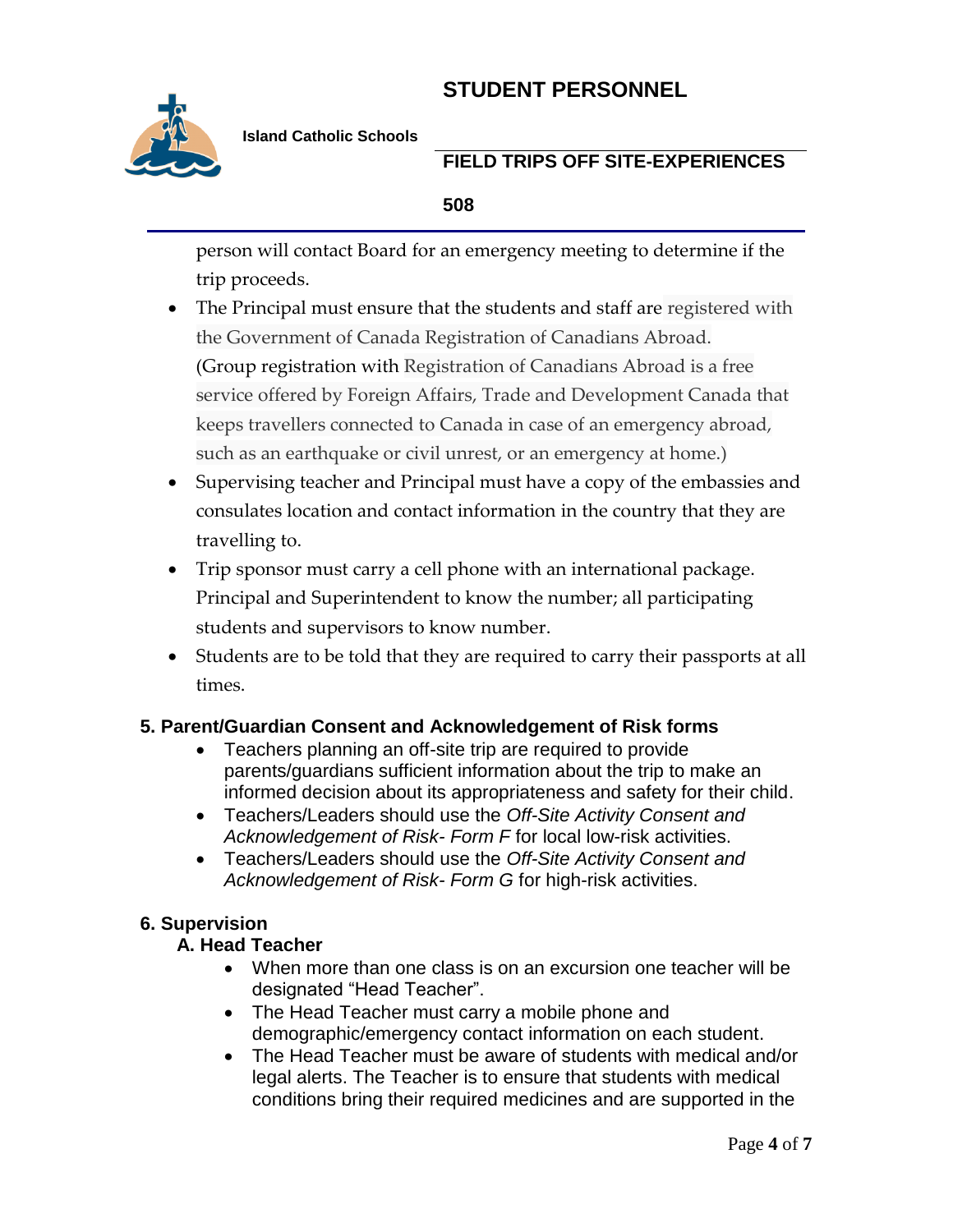

 **Island Catholic Schools**

## **FIELD TRIPS OFF SITE-EXPERIENCES**

#### **508**

same way as if they were at school. The Teacher is to ensure students with legal alerts are kept safe in the same way as if they were at the school.

- The Head Teacher shall be responsible to ensure that all students on the excursion are delegated to a specific vehicle.
- Roll call to identify each student by name and sight shall be taken as often as deemed necessary by the Head Teacher. A head count shall not be considered sufficient to identify students.
- The name and number of all students shall be logged and copied to the office. Any changes on route shall be logged.
- The Head Teacher shall remain at the terminus of the excursion until all returning students are accounted for.

### **B. Supervisors**

- Schools are encouraged to use parents to assist in supervising field trips and schools should, whenever possible, have *a minimum of one supervisor for each ten students;*
- A supervisor may be a teacher, parent, or responsible adult volunteer approved by the Principal;
- An adult supervisor must be over 21 years of age;
- A supervisor is subject to all policies, guidelines, and procedures of the Board of Directors and the school, and the statutes of B.C. and Canada during the time the supervisor is responsible for students. This includes the time from departure to return of extended field trips;
- A supervisor must act "in loco parentis" (in place of parent), making wise and judicious decisions that are in the best interest of the students;
- When a specified training certification is required as part of an educational field studies excursion, the Principal shall ensure that the instructor / supervisor possesses such a designated certificate;
- A supervisor shall attempt to contact the school and / or students' parents in a case of an accident but, failing to do so, shall take whatever steps are necessary to care for the students;
- A supervisor shall report all accidents to the Principal at the earliest possible opportunity;
- A minimum of one supervisor per school bus must be provided when students are being transported to and from the field trip destination; and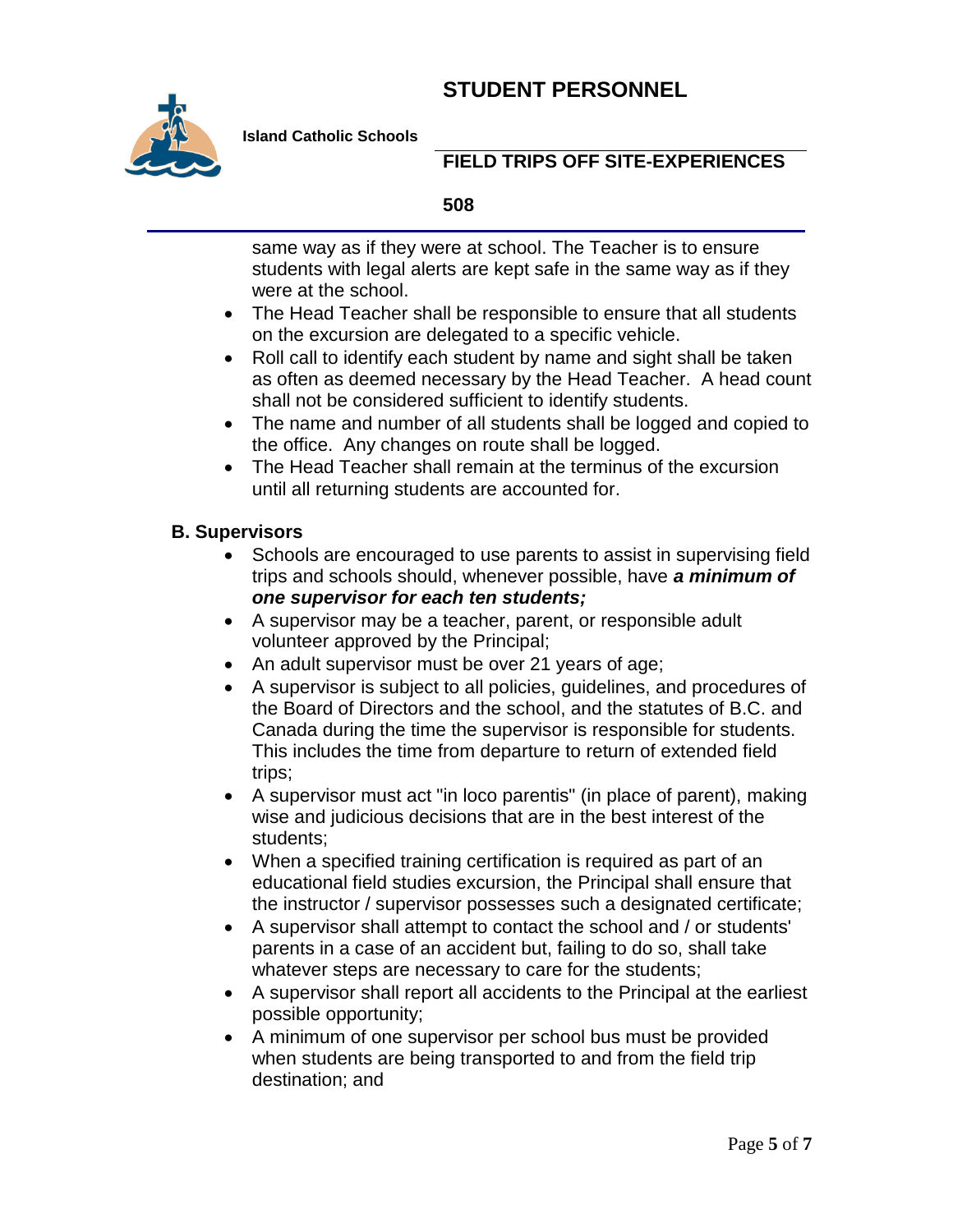

 **Island Catholic Schools**

## **FIELD TRIPS OFF SITE-EXPERIENCES**

#### **508**

 Everyone involved in the trip or excursion must be dressed/equipped in a manner appropriate to the activities to be undertaken.

### **7. For Transportation To and From Field Trips**

Schools should use buses to transport students to and from field trips. Only in exceptional cases and with the approval of the Principal, should cars be used to transport students. When volunteer drivers are used the following documentation must be on file in the school office:

- Drivers \$2,000,000.00 Insurance Liability
- Criminal Record Check
- Valid Driver's License
- Driver Abstract

Refer to Policy 520 Student Transportation (Section B)

**8. Communication protocol when emergencies develop on school trips (local or international)**

The Head Teacher is expected to deal with emergencies on a school trip in the same way they would as if they were at the school. The Head Teacher, or a Supervisor as directed, is to inform the Principal and School Secretary at the school as soon as possible of the emergency and the support required.

### **9. Emergencies, Contingency Plan and Exit Strategy for Out of Country Trips**

Emergency and Contingency plans and exit strategy for an out of country trip is required.

Once a trip is in progress, in case of emergency:

- The trip sponsor is to contact Principal who contacts the Superintendent who contacts the Board of Directors.
- The Principal or Superintendent will notify the Ministry of Education if an out-of-country emergency has developed.
- The Group returns to the hotel if possible.
- If flights are going back to Canada; transport the group to nearest airport to fly home. If group must be broken up to fly back, one supervisor will travel with each group if possible.